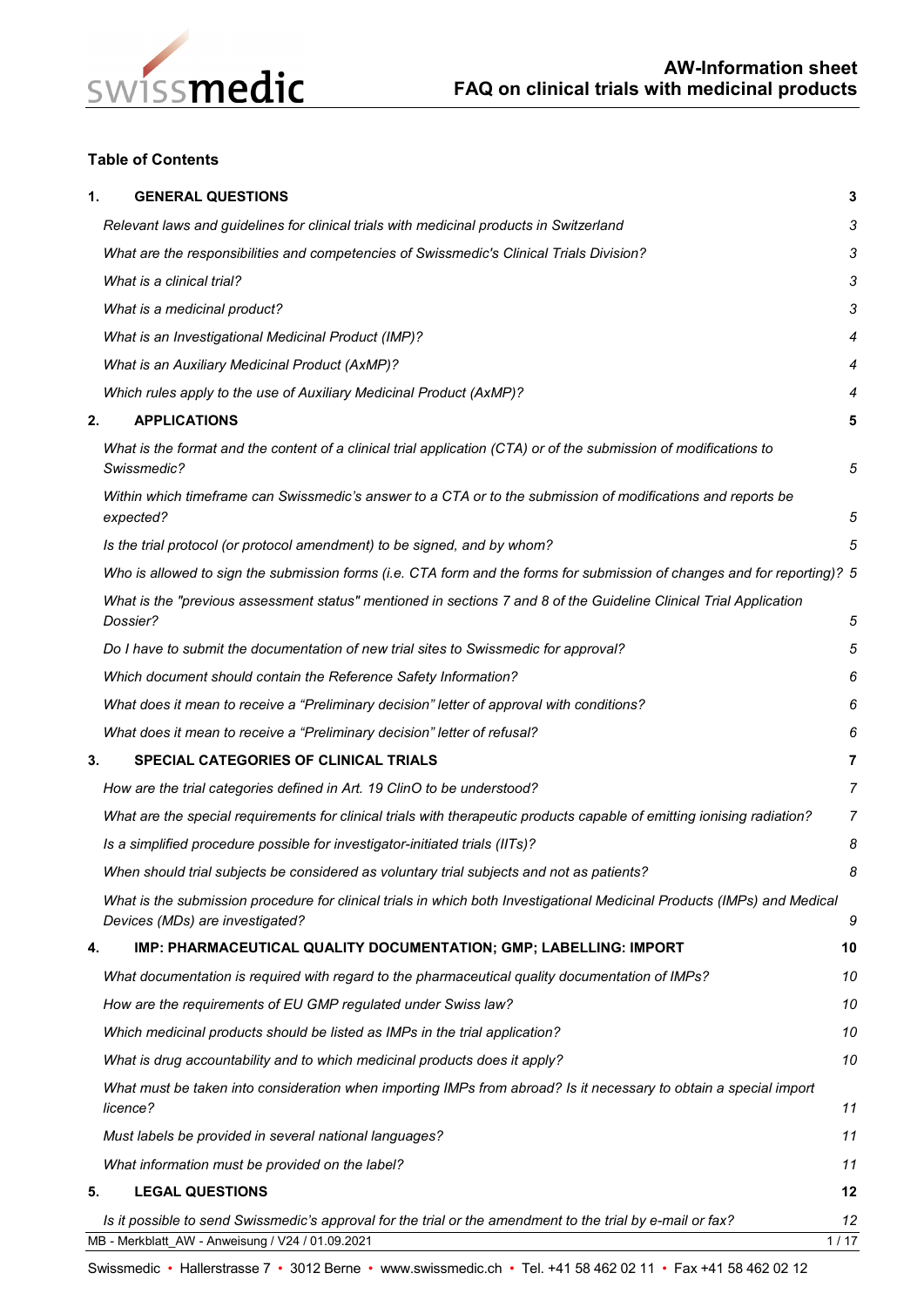# swissmedic

## **AW-Information sheet FAQ on clinical trials with medicinal products**

| Does Swissmedic accept electronic signatures or scanned signatures in documents related to clinical trials? |                                                                                                                                                                                                       |    |  |  |
|-------------------------------------------------------------------------------------------------------------|-------------------------------------------------------------------------------------------------------------------------------------------------------------------------------------------------------|----|--|--|
|                                                                                                             | What should be taken into account if the sponsor has registered offices abroad?                                                                                                                       | 12 |  |  |
|                                                                                                             | What is Swissmedic's position regarding the co-sponsorship of clinical trials?                                                                                                                        | 12 |  |  |
|                                                                                                             | What happens if a new sponsor takes over a clinical trial that has been authorised for another sponsor or if the name or<br>the address of the sponsor changes during the course of a clinical trial? | 12 |  |  |
|                                                                                                             | What happens in case of change of sponsor representative in Switzerland or if the name or address of the sponsor<br>representative changes?                                                           | 12 |  |  |
|                                                                                                             | What are the requirements for sending data or biological samples abroad?                                                                                                                              | 13 |  |  |
|                                                                                                             | How is the function of the qualified person reflected in Swiss law?                                                                                                                                   | 13 |  |  |
|                                                                                                             | How are follow-up studies to be classified?                                                                                                                                                           | 13 |  |  |
| 6.                                                                                                          | <b>MANDATORY INFORMATION AND REPORTS BY SPONSORS</b>                                                                                                                                                  | 14 |  |  |
|                                                                                                             | Must all adverse drug reactions be reported immediately to Swissmedic?                                                                                                                                | 14 |  |  |
|                                                                                                             | When must SUSARs be reported, using which channels, and to whom?                                                                                                                                      | 14 |  |  |
|                                                                                                             | What formats does Swissmedic accept for the Annual Safety Report (ASR)?                                                                                                                               | 14 |  |  |
|                                                                                                             | Is it necessary to announce the end of recruitment or end of treatment?                                                                                                                               | 14 |  |  |
|                                                                                                             | Must Swissmedic be informed if a trial site (i.e. in a multicentre trial) is closed prematurely in Switzerland?                                                                                       | 14 |  |  |
|                                                                                                             | When is the clinical trial considered to be ended?                                                                                                                                                    | 15 |  |  |
|                                                                                                             | When and within what time limits must the sponsor inform Swissmedic that the trial has ended?                                                                                                         | 15 |  |  |
|                                                                                                             | For which trials and within which time limits must the sponsor submit a final report to Swissmedic?                                                                                                   | 15 |  |  |
|                                                                                                             | Must Serious Breaches be announced to Swissmedic?                                                                                                                                                     | 15 |  |  |
| 7.                                                                                                          | <b>CLINICAL AND NON-CLINICAL QUESTIONS</b>                                                                                                                                                            | 16 |  |  |
|                                                                                                             | What are the requirements for on-site reconstitution (Zubereitung) of cytostatic compounds?                                                                                                           | 16 |  |  |
|                                                                                                             | Must preclinical investigations on whose basis the safety of an IMP for use in humans is assessed be drawn up in<br>accordance with GLP?                                                              | 16 |  |  |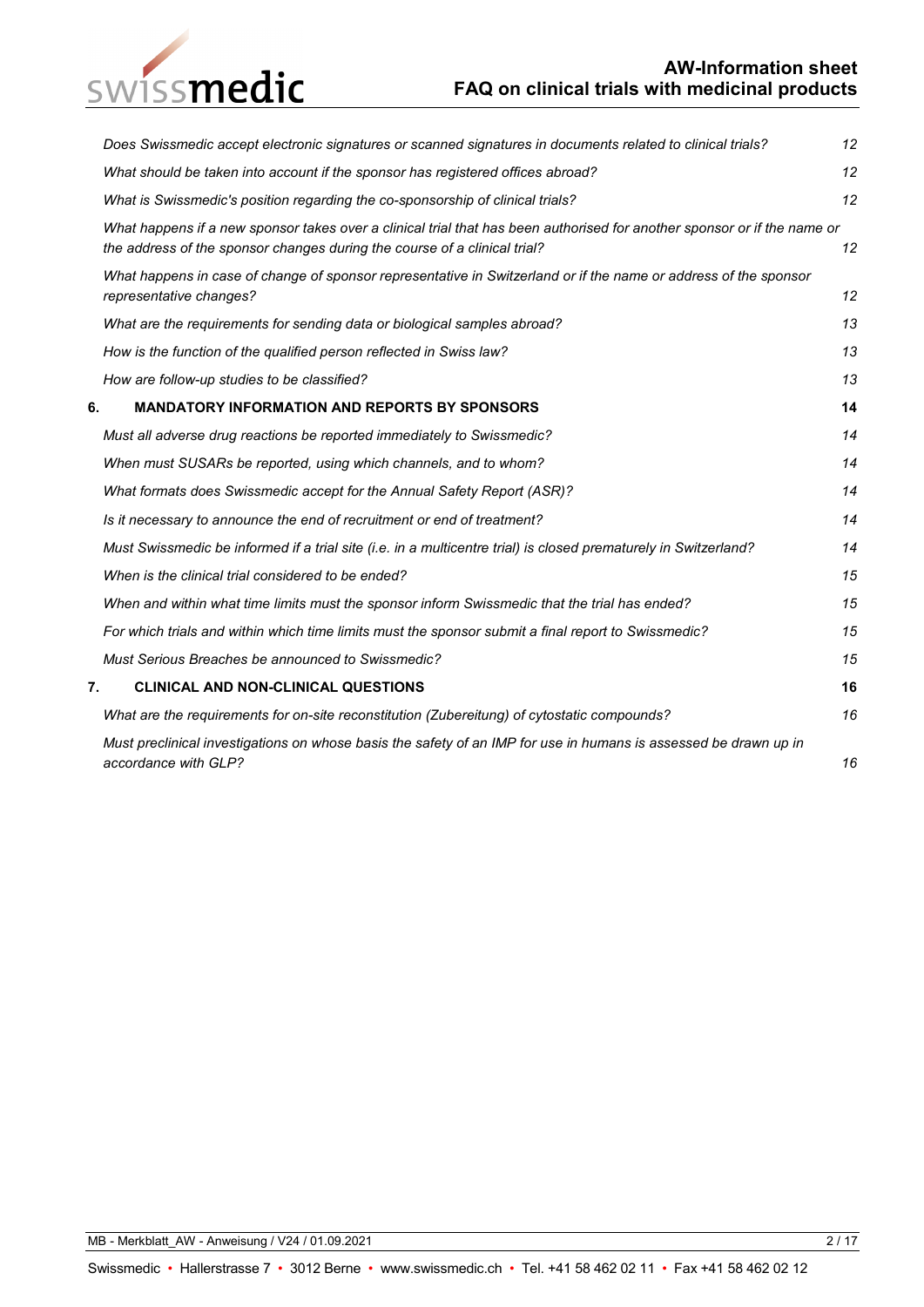

## <span id="page-2-0"></span>**1. GENERAL QUESTIONS**

#### <span id="page-2-1"></span>**Relevant laws and guidelines for clinical trials with medicinal products in Switzerland**

- Therapeutic Product Act (TPA / HMG / LPTh) (SR 812.21)
- Human Research Act (HRA / HFG / LRH) (SR 810.30)
- Clinical Trials Ordinance (ClinO / KlinV / OClin) (SR 810.305)
- Therapeutic Products Fees Ordinance (HGebV / OEPT) (SR 812.214.5)
- Data Protection Act (DPA / DSG / LPD) (SR 235.1)
- Medicinal Products Licencing Ordinance (MPLO / AMBV / OAMéd) (SR 812.212.1)
- ICH Good Clinical Practice Guideline (ICH E6(R2); 2016)
- Declaration of Helsinki
- Any other relevant national law or international guideline

#### <span id="page-2-2"></span>**What are the responsibilities and competencies of Swissmedic's Clinical Trials Division?**

The Clinical Trials Division evaluates all aspects related to the safety and quality of the Investigational Medicinal Products (IMPs) as well as the risk-analysis and risk management plan (Art. 32 ClinO) of clinical trials on **medicinal products** of **category B and C**, as defined in the HRA and the related ClinO. Within this frame, the Clinical Trials Division approves new clinical trials on medicinal products and modifications in ongoing clinical trials.

The Clinical Trials Division is also responsible for conducting the following types of inspections:

- Good Clinical Practice (GCP) inspections in clinical research (i.e. clinical trials on medicinal products of category A, B and C)
- Inspections of pharmacovigilance systems (Good Vigilance Practice, GVP).

Clinical trials on medical devices and clinical trials on transplant products, gene therapy and GMO are handled by other Swissmedic divisions (see Swissmedic website).

## <span id="page-2-3"></span>**What is a clinical trial?**

Definition of a "clinical trial" given in Art. 3 HRA:

l. *Clinical trial* means a research project in which persons are prospectively assigned to a health-related intervention in order to investigate its effects on health or on the structure and function of the human body.

The term "health-related intervention" is defined in Art. 2 ClinO:

a. *health-related intervention* means a preventive, diagnostic, therapeutic, palliative or rehabilitative measure investigated in a clinical trial.

Research projects involving medicinal products and not complying with the above definition of a clinical trial do not need the approval of Swissmedic.

## <span id="page-2-4"></span>**What is a medicinal product?**

Medicinal products are products of chemical or biological origin which are intended to have, or are presented as having, a medicinal effect on the human or animal organism, in particular in the diagnosis, prevention or treatment of diseases, injuries and handicaps; blood and blood products shall also be considered as medicinal products (Art. 4 letter a, TPA).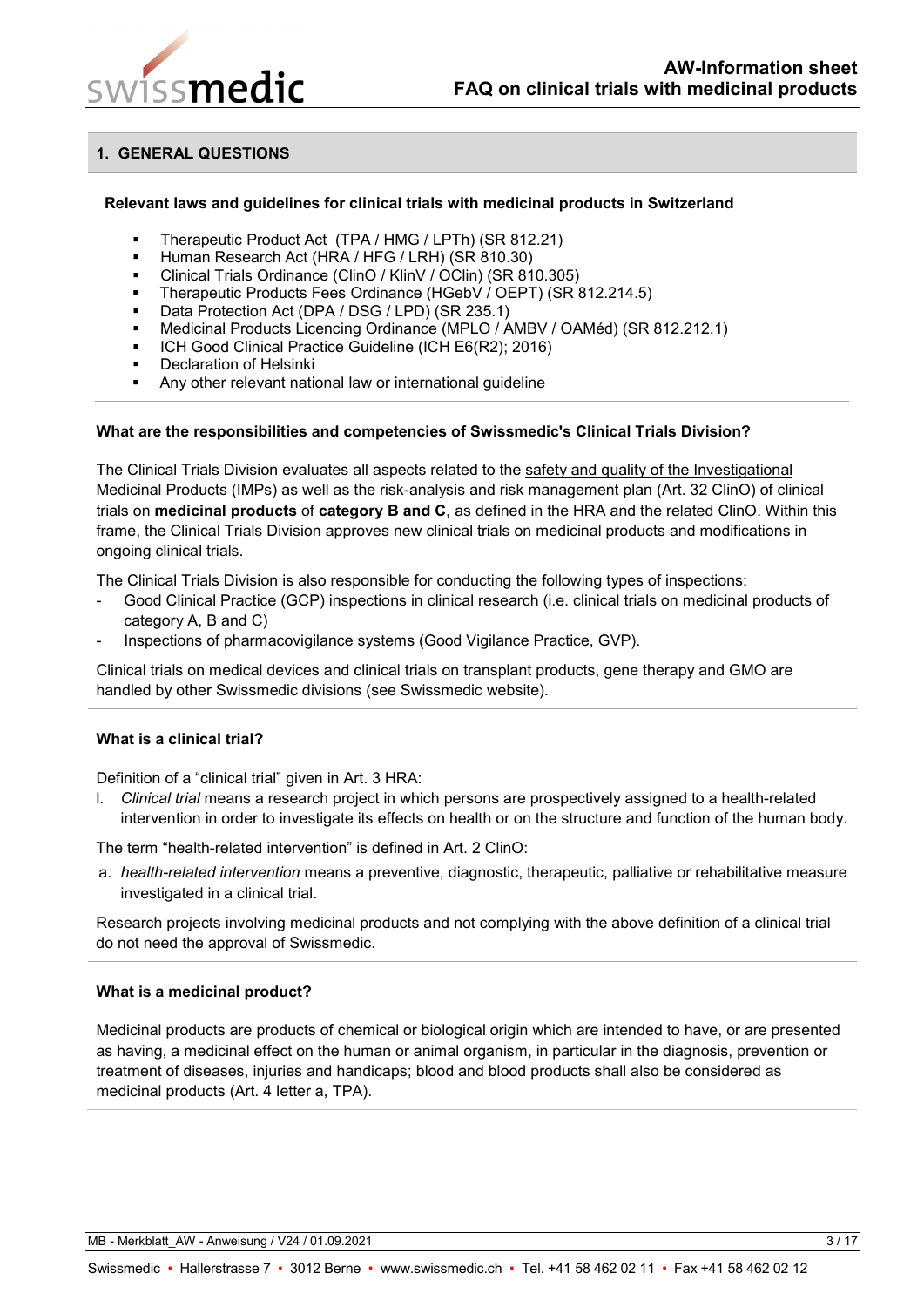

## <span id="page-3-0"></span>**What is an Investigational Medicinal Product (IMP)?**

Definition of an IMP:

*"A pharmaceutical form of an active ingredient or placebo being tested or used as a reference in a clinical trial, including a product with a marketing authorisation when used or assembled (formulated or packaged) in a way different from the approved form, or when used for an unapproved indication, or when used to gain further information about an approved use"* (ICH E6, Chapter 1.33).

"*A medicinal product which is being tested or used as a reference, including as a placebo, in a clinical trial"* [Regulation (EU) No 536/2014 Article 2 (5)].

It follows that medicinal products with a marketing authorisation are also considered IMPs when they are to be used as the test product, reference product or comparator in a clinical trial.

In order to classify a "medicinal product" as an "investigational medicinal product" a sponsor must consider both its intended use and the objectives of the clinical trial.

#### <span id="page-3-1"></span>**What is an Auxiliary Medicinal Product (AxMP)?**

[Auxiliary Medicinal Products (AxMPs) were previously called Non Investigational Medicinal Products (NIMPs)].

Definition of an AxMP:

*"A medicinal product used for the needs of a clinical trial as described in the protocol, but not as an investigational medicinal product"* [Regulation (EU) No 536/2014 Article 2 (5)]. AxMPs are medicinal products that do not fall within the definition of an IMP given above.

Further information on AxMPs can be found in the following document:

The rules governing medicinal products in the European Union, Volume 10 – Chapter III – *Auxiliary Medicinal Products in Clinical Trials* – Recommendations of the expert group on clinical trials for the implementation of Regulation (EU) No 536/2014 on clinical trials on medicinal products for human use - 28 June 2017. (This document was previously called Guidance on Investigational Medicinal Products [IMPs] and Non-Investigational Medicinal Products [NIMPs]).

See also information on this topic in Chapter 4 below.

## <span id="page-3-2"></span>**Which rules apply to the use of Auxiliary Medicinal Product (AxMP)?**

AxMPs without a marketing authorisation (MA) in Switzerland may be used if no alternative to the foreseen AxMP is available in Switzerland or if a justification for the use of an AxMP non-authorised in Switzerland is provided.

If AxMPs without an MA in Switzerland are foreseen to be used in a clinical trial, preference should be given to products with an MA in a country whose GMP control systems is recognised as equivalent to the Swiss system\*. For products without such an MA, a quality dossier must be submitted (for more information please refer to our Guideline Clinical Trial Application Dossier).

\*For information about which countries are considered GMP equivalent, please refer to "List of countries with recognised GMP control systems" on the Swissmedic homepage [www.swissmedic.ch](http://www.swissmedic.ch/) > Clinical trials on medicinal products > Clinical Trial Application > Guidelines for CTA dossiers submitted".

MB - Merkblatt AW - Anweisung / V24 / 01.09.2021 4 / 17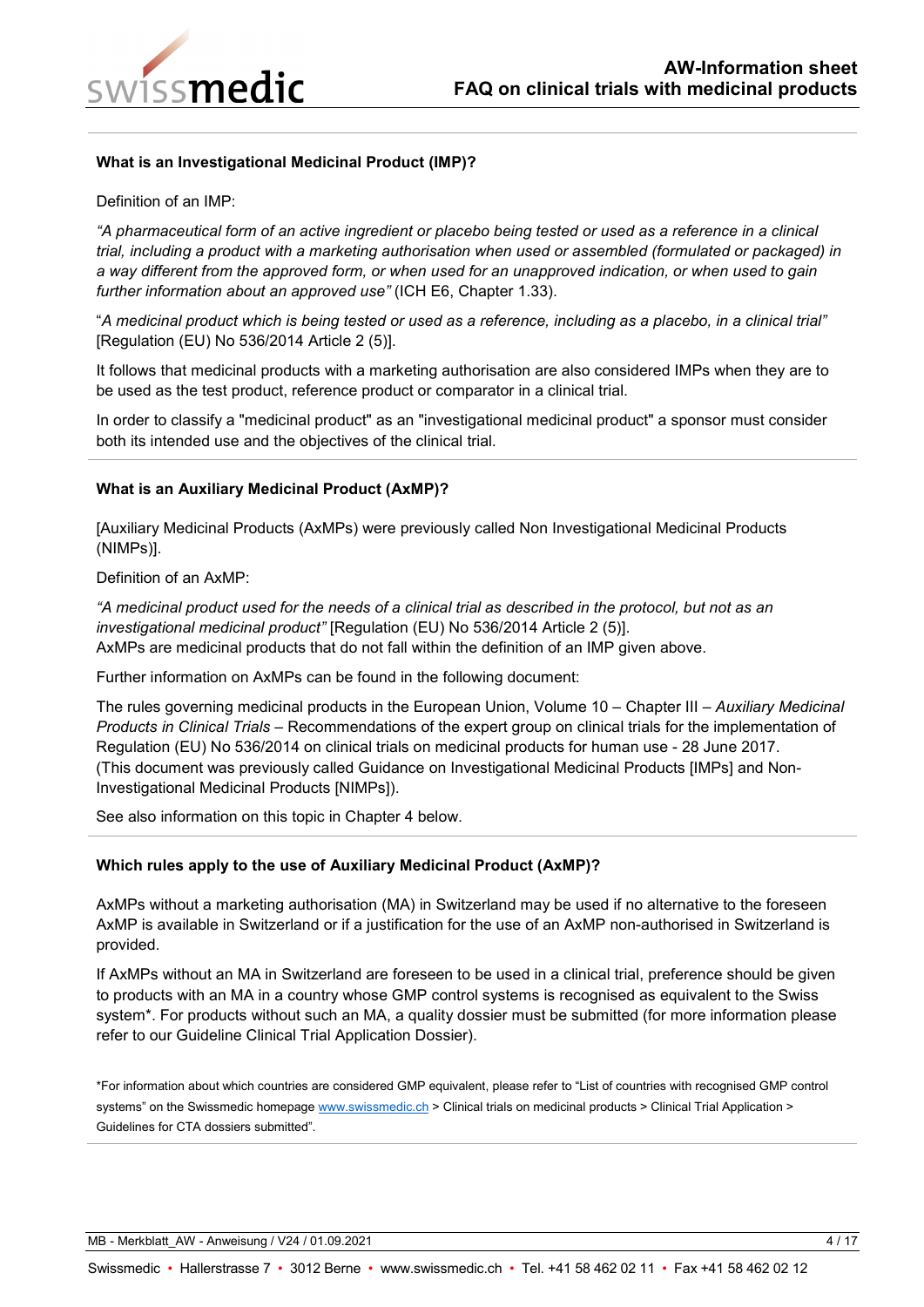

## <span id="page-4-0"></span>**2. APPLICATIONS**

## <span id="page-4-1"></span>**What is the format and the content of a clinical trial application (CTA) or of the submission of modifications to Swissmedic?**

Detailed information on clinical trial applications, reporting and submission of modifications in ongoing clinical trials can be found on Swissmedic website **www.swissmedic.ch/clinicaltrials > Clinical trials on medicinal products.**

These requirements are based on ClinO Annex 4 in relation to Art. 31, 34–36, 54, 55.

## <span id="page-4-2"></span>**Within which timeframe can Swissmedic's answer to a CTA or to the submission of modifications and reports be expected?**

Detailed information on timeframes for CTA review can be found in the "Guideline Clinical Trial Application Dossier" available on Swissmedic website **www.swissmedic.ch/clinicaltrials > Clinical trials on medicinal products.**

The same timeframes apply to the submission of modifications to ongoing clinical trials and reports.

The deadlines are based on ClinO art. 33, 34, 36.

#### <span id="page-4-3"></span>**Is the trial protocol (or protocol amendment) to be signed, and by whom?**

For submission to Swissmedic, only the sponsor's signature is necessary on the trial protocol and the amendment(s).

It goes without saying that the trial protocol must be signed by the sponsor and the investigator prior to the start of the clinical trial. With their signatures, both parties confirm their agreement to the protocol or protocol amendment(s) (ICH E6 8.2.2).

See also further information on sign-off of trial documentation in Section 5 of this FAQ document.

## <span id="page-4-4"></span>**Who is allowed to sign the submission forms (i.e. CTA form and the forms for submission of changes and for reporting)?**

The applicant can be any authorised person (sponsor, sponsor representative, CRO, etc.).

Swissmedic does not need to receive the delegation log for signatures.

## <span id="page-4-5"></span>**What is the "previous assessment status" mentioned in sections 7 and 8 of the** *Guideline Clinical Trial Application Dossier***?**

The "previous assessment status" refers to the marketing authorisation status of the IMP used in the clinical trial. The assessment status also takes into consideration the fact that a drug substance is contained in a product with marketing authorisation. Depending on this status, a different kind of mandatory information has to be submitted, as described in sections 7 and 8 of the *Guideline Clinical Trial Application Dossier*.

#### <span id="page-4-6"></span>**Do I have to submit the documentation of new trial sites to Swissmedic for approval?**

Information on additional trial sites does not have to be submitted to Swissmedic. The Research Ethics Committee (REC) will approve the new site(s) in line with Art. 27 ClinO.

MB - Merkblatt AW - Anweisung / V24 / 01.09.2021 5 / 17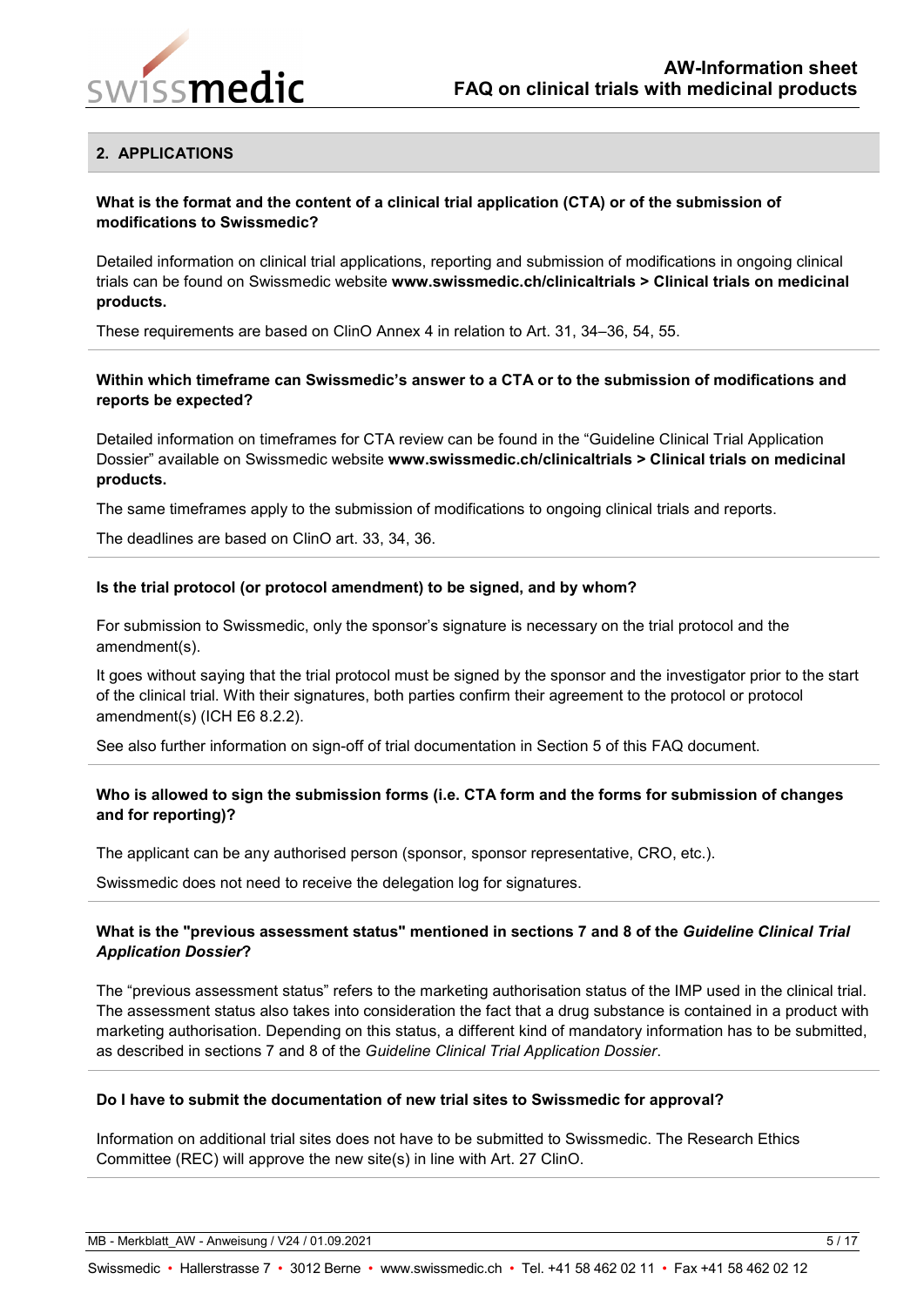

#### <span id="page-5-0"></span>**Which document should contain the Reference Safety Information?**

For an IMP with no marketing authorisation in Switzerland (or in a country with a recognised GMP control system), the RSI should always be a clearly separated specific section within the IB.

If it is proposed to use an IMP outside the (Swiss) terms of marketing authorisation (or from a country with a recognised GMP control system) within the trial and/or if the sponsor does not have access to an IB for the marketed IMP, section 4.8 of the SmPC for the IMP(s) could be used as the RSI, if justified by the sponsor in the clinical trial application cover letter. Otherwise the RSI should always be a clearly separated specific section within the IB as detailed in point 1 above.

#### <span id="page-5-1"></span>**What does it mean to receive a "Preliminary decision" letter of approval with conditions?**

If you receive a "Preliminary decision" ["Vorbescheid" (D) / "Préavis" (F) / "Decisione preliminare" (I)] letter of approval with condition(s) as an answer to your application, it means that the clinical trial will be approved with condition(s).

In such a case, the deadline given in the "Vorbescheid" letter is not meant as the deadline to fulfil the condition(s), but it is the deadline given to the sponsor to comment if they do not agree with the condition(s). After the deadline, if the sponsor has not raised sufficient grounds against the condition(s), Swissmedic will issue the letter of approval with condition(s).

After this approval, the sponsor has time to fulfil the condition(s). In most cases, the clinical trial cannot start until Swissmedic has confirmed that the conditions have been are fulfilled.

#### <span id="page-5-2"></span>**What does it mean to receive a "Preliminary decision" letter of refusal?**

If you receive a "Preliminary decision" ["Vorbescheid" (D) / "Préavis" (F) / "Decisione preliminare" (I)] letter of refusal as an answer to your application, it means that the clinical trial will be rejected if you do not answer the points listed in the letter within the given timeline.

If the answer from the sponsor is not sufficient, the clinical trial will be rejected. If the answer from the sponsor is sufficient, the clinical trial will be approved or approved with conditions.

Please note that this is different from the Preliminary decision letter of approval with conditions (see above), where the conditions do not have to be fulfilled before the final approval is issued.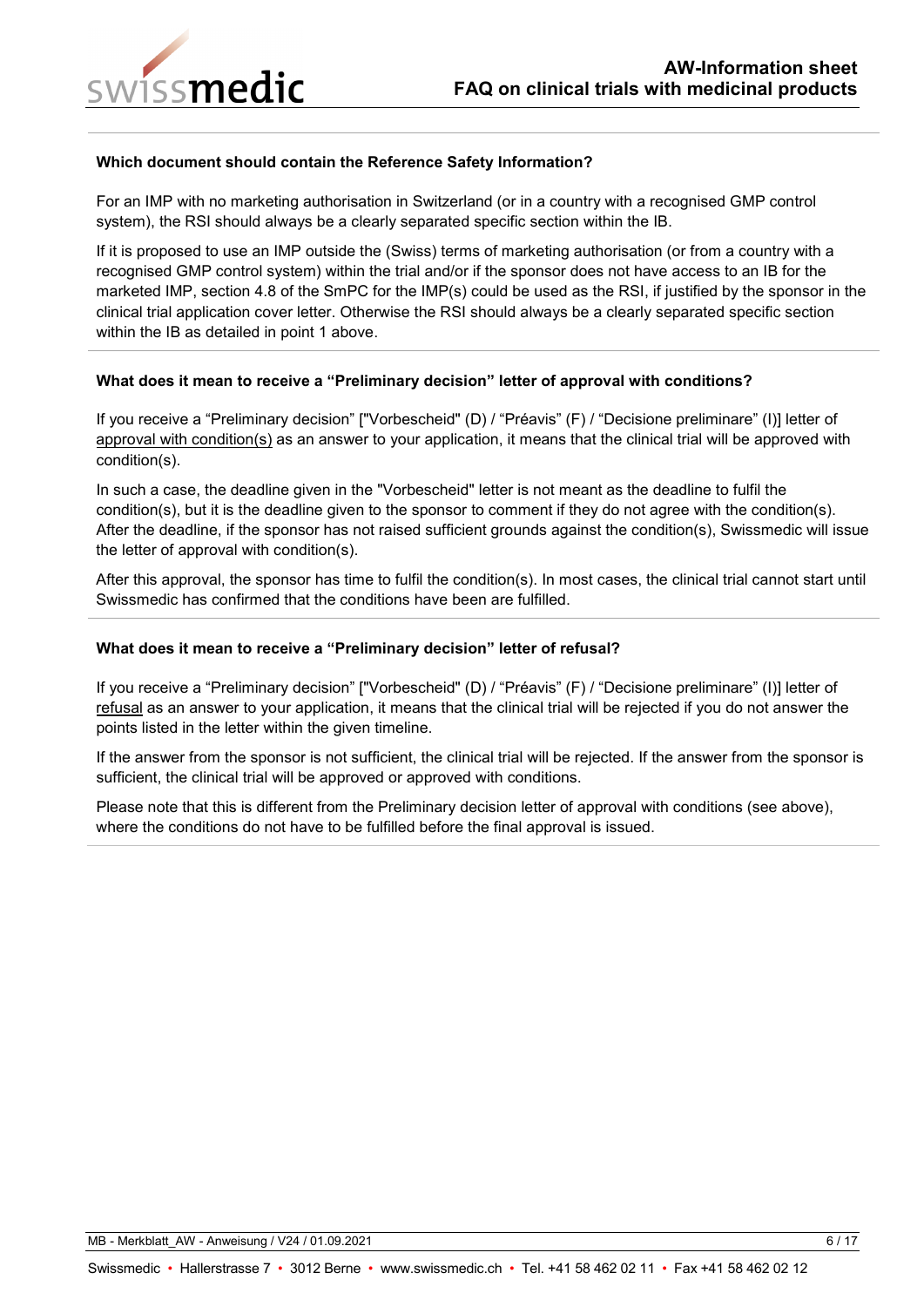

## <span id="page-6-0"></span>**3. SPECIAL CATEGORIES OF CLINICAL TRIALS**

#### <span id="page-6-1"></span>**How are the trial categories defined in Art. 19 ClinO to be understood?**

Cat. A: Trials with products authorised in Switzerland, used according to the Swiss SmPC (indication, dose, population, etc.)

Cat. B: Trials with products authorised in Switzerland, not used according to the Swiss SmPC

Cat. C: Trials with products not authorised in Switzerland.

If a trial with products authorised in Switzerland, used according to the SmPC, is blinded (e.g. with a placebo, a comparator, etc.) it can no longer be categorised as a category A trial. The reason for this is that the blinding processes are manufacturing steps (labelling, packaging, or possibly production of a placebo and the blinding process itself), and since these manufacturing steps may impact on the quality of the IMP, they must be reviewed by Swissmedic.

Based on these considerations, a trial with products authorised in Switzerland used according to the SmPC, blinded with a placebo or an authorised comparator, would theoretically fall into category C. However, it was decided in agreement with the Federal Office of Public Health (FOPH) to classify such trials as category B according to ClinO art 19 para 4. Documents on the quality referring to the changes as compared to the authorised product and proof of compliance with Good Manufacturing Practice must be submitted according to ClinO Annex 4 points 1.4 and 1.6.

The classification of a clinical trial is the responsibility of the sponsor. The REC (not Swissmedic) is responsible for checking if the category is correct. Nevertheless, Swissmedic may see the need for changing the category when reviewing the PQD. In such a case, Swissmedic will ask the sponsor to re-discuss the category with the REC.

Request for changing the category of a previously approved trial must be submitted to the institutions (REC and Swissmedic) which already gave the approval for the trial. For multicentre trials, the sponsor must send the request of change of category to the Lead REC that approved the clinical trial. The other (local) RECs must be informed by the sponsor about the decision of the Lead REC.

Trials approved by the REC and/or Swissmedic before 01.01.2014 are categorised in category C.

## <span id="page-6-2"></span>**What are the special requirements for clinical trials with therapeutic products capable of emitting ionising radiation?**

Special requirements apply to clinical trials investigating therapeutic products capable of emitting ionising radiation, with regard to radiological protection of trial subjects.

Cat A: The sponsor must submit one copy of all required documents to the REC, in line with ClinO Annex 3 number 5.

Cat B: The sponsor must submit one copy of all required documents to Swissmedic (Clinical Trials Division), in line with ClinO Art. 36 and Annex 4 number 5.

Cat C: The sponsor must submit one copy of all required documents to Swissmedic (Clinical Trials Division), in line with ClinO Art. 36 and Annex 4 number 5, as well as a copy to the Radiological Protection Division of the Federal Office of Public Health (FOPH). Changes during the course of a clinical trial need to be submitted to Swissmedic only.

For the above-mentioned clinical trial applications, the following forms needs to be submitted in addition to the above mentioned documents:

• For category C studies: Form for clinical trials of radiopharmaceuticals or radiolabelled compounds (form on FOPH website: www.bag.admin.ch)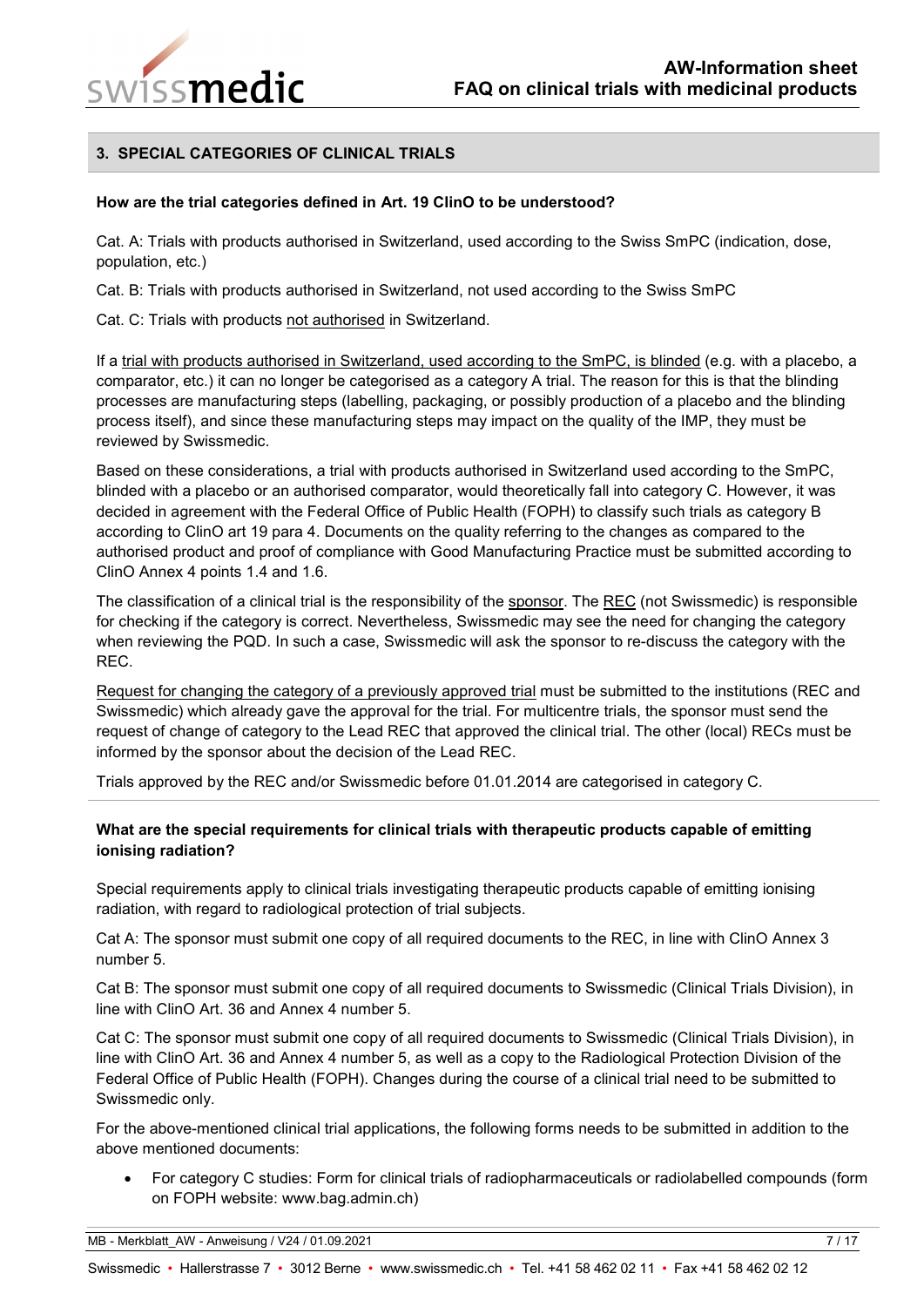

• For category B studies: Form for clinical trials category B with medicinal products capable of emitting ionising radiation (form on Swissmedic website: [www.swissmedic.ch/clinicaltrials](http://www.swissmedic.ch/clinicaltrials) > Clinical trials > Clinical trials with medicinal products).

The processing time for trial applications with products capable of emitting ionising radiation is **60 calendar days** for **category C** trials and **30 calendar days** for **category B** trials, after the confirmation that the documentation is formally complete has been issued (Art. 36 para. 4 ClinO).

## <span id="page-7-0"></span>**Is a simplified procedure possible for investigator-initiated trials (IITs)?**

Being of a commercial or non-commercial nature does not affect the characterisation of the trial as a clinical trial. If IITs fall within the scope of the definition of a clinical trial (Art. 2 ClinO), they are not different from commercially operated clinical trials from a legal point of view (Art. 53, TPA).

When planning and carrying out IITs, all requirements as laid down in the TPA, the ClinO and the ICH GCP Guideline must therefore be respected.

The above-mentioned laws, regulations and guidelines do not foresee simplifications for IITs, since their main goals of protecting rights, safety, and well-being of trial subjects and credibility of trial data are imperative for all trials and override the nature of the trials (commercial or non-commercial).

## <span id="page-7-1"></span>**When should trial subjects be considered as voluntary trial subjects and not as patients?**

A trial on voluntary subjects (a so-called volunteer trial) can include the following groups:

- Healthy volunteers (most frequent);
- Persons with pre-existing conditions that have no connection to the subject of the research (e.g. women with slight anaemia, in whom the influence of two medicinal products on the rigidity of the erythrocytes is compared using several analytical methods). The pre-existing condition, in this case, is only a prerequisite for enrolment in the experimental trial but is not central to the research (and no therapeutic effect on the condition will be assessed during the trial). The women concerned are thus considered to be volunteer trial subjects and not patients.

These are the only two cases for which trial subjects may be paid by the sponsor of the clinical trial to compensate for their time. In principle, no financial incitement for participants to take part in a clinical trial is permitted.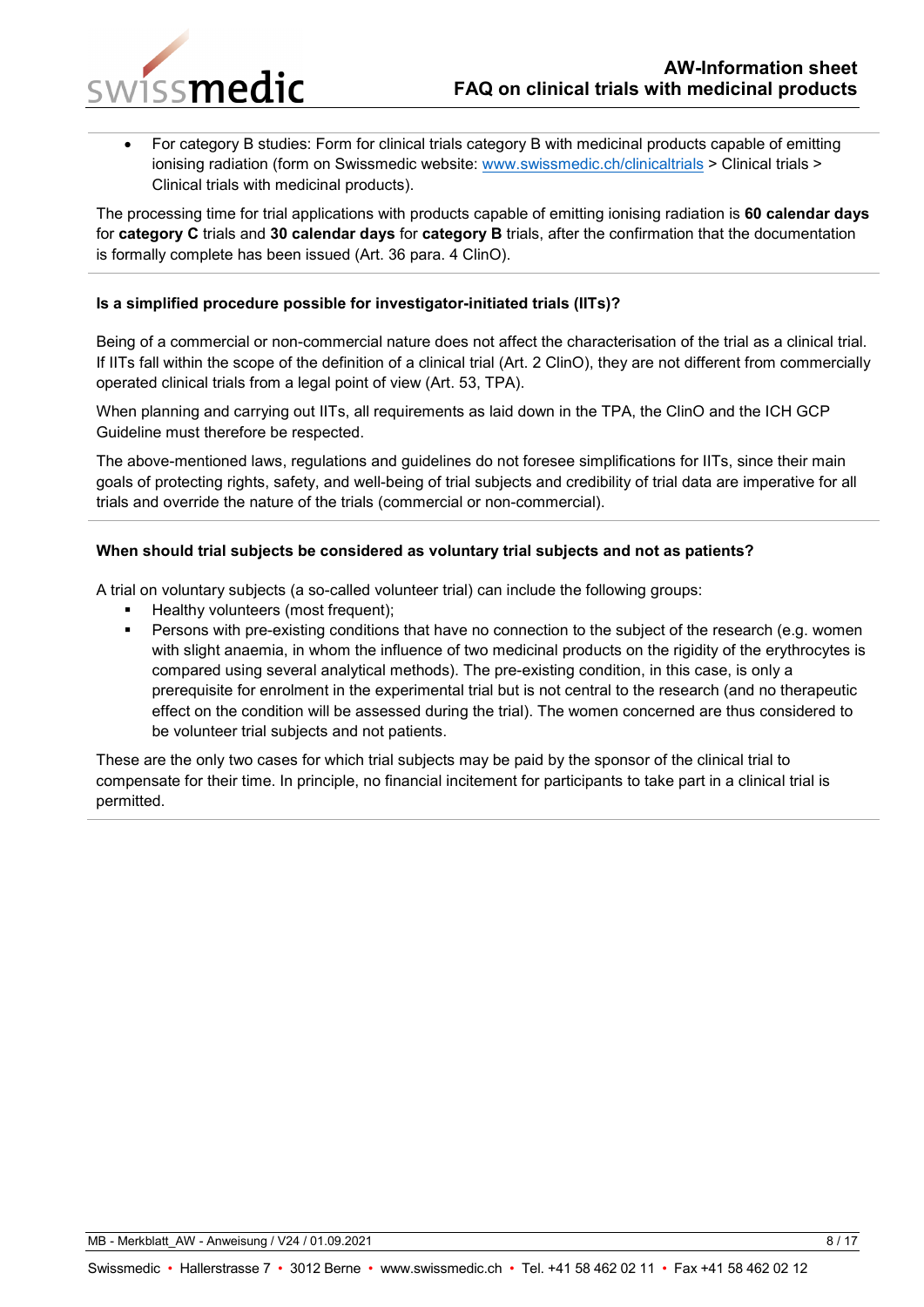

## <span id="page-8-0"></span>**What is the submission procedure for clinical trials in which both Investigational Medicinal Products (IMPs) and Medical Devices (MDs) are investigated?**

In combined trials, both medical devices and medicinal products (including e.g. transplant products) are the subject of investigation. The requirements for trials with medicinal products and those for trials of medical devices must both be met.

The following cases can be distinguished for submissions to Swissmedic:

| Conforming<br>medical device* | Conforming<br>medicinal or<br>transplant<br>product** | How to submit to Swissmedic                                                                                                                                                                                                                                                                                      |
|-------------------------------|-------------------------------------------------------|------------------------------------------------------------------------------------------------------------------------------------------------------------------------------------------------------------------------------------------------------------------------------------------------------------------|
| <b>No</b>                     | <b>No</b>                                             | Submit a full documentation for clinical trials of medical devices<br>according to the submission procedure for medical devices. In<br>addition, insert the form for clinical trials with medicinal or transplant<br>products and all the additional documents required for medicinal or<br>transplant products. |
| No                            | Yes                                                   | Make a submission with the form and according to requirements for<br>clinical trials of medical devices. In the trial protocol, describe<br>pharmacovigilance reporting duties for the medicinal or transplant<br>product.                                                                                       |
| Yes                           | No                                                    | Make a submission with the form and according to requirements for<br>clinical trials of medicinal products. In the trial protocol, describe<br>materiovigilance reporting duties for the medical device.                                                                                                         |
| Yes                           | Yes                                                   | No submission of the clinical trial to Swissmedic. Materiovigilance<br>and pharmacovigilance reporting duties apply.                                                                                                                                                                                             |

is CE-marked, is used in the clinical trial according to its CE-marked instructions for use, and has not been forbidden in Switzerland

\*\* is authorised by Swissmedic and is used in the clinical trial according to its authorised label

Detailed information on clinical trial applications, reporting and submission of modifications in ongoing clinical trials for IMPs and MDs combination trials can be found on the information sheet on clinical trials with medical devices and on the Swissmedic website www.swissmedic.ch > Medical devices > Clinical trials of medical devices.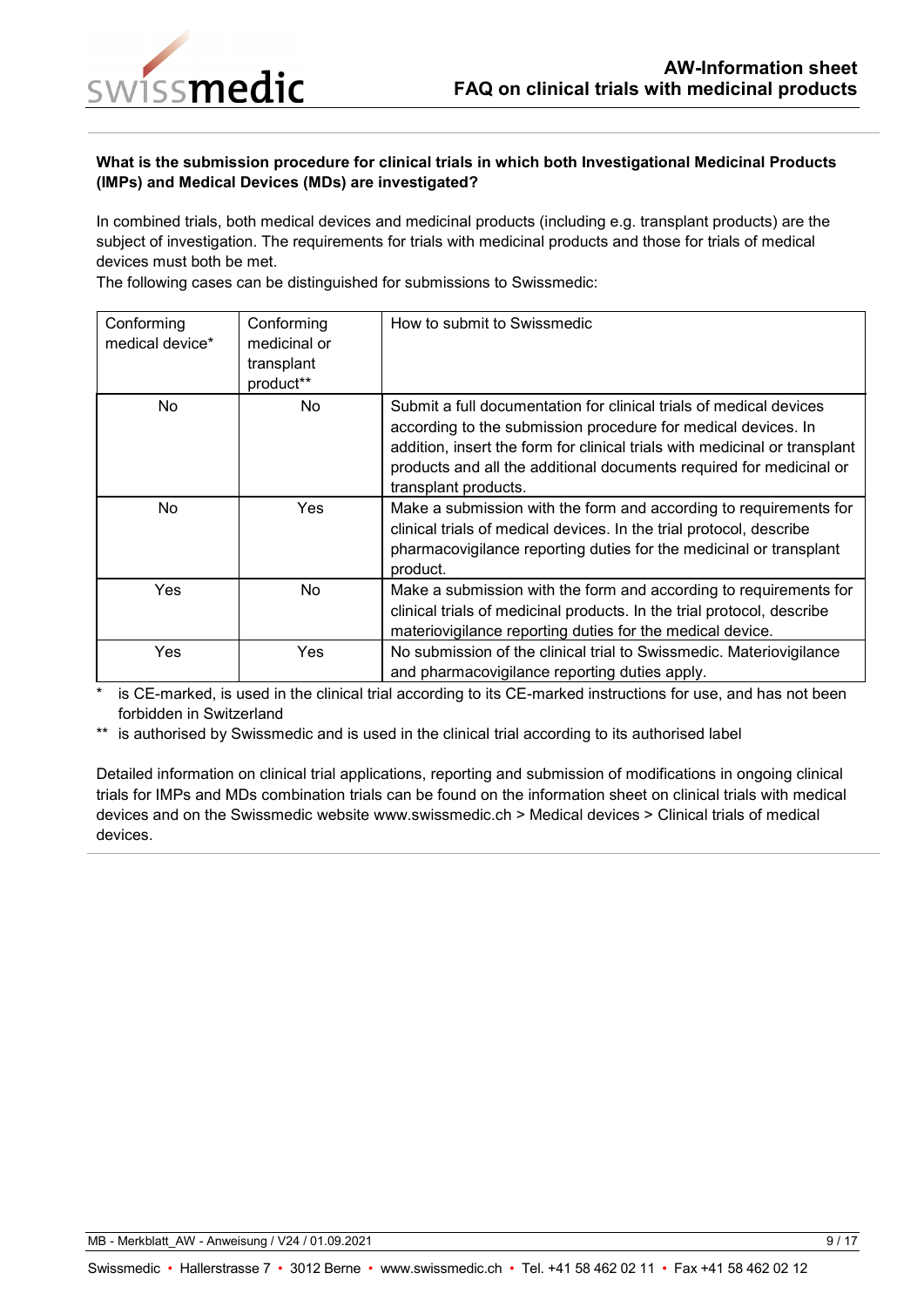

## <span id="page-9-0"></span>**4. IMP: PHARMACEUTICAL QUALITY DOCUMENTATION; GMP; LABELLING: IMPORT**

#### <span id="page-9-1"></span>**What documentation is required with regard to the pharmaceutical quality documentation of IMPs?**

Please refer to our Guideline Clinical Trial Application Dossier available on our website www.swissmedic.ch/clinicaltrials > Clinical trials on medicinal products > Clinical Trial Application.

#### <span id="page-9-2"></span>**How are the requirements of EU GMP regulated under Swiss law?**

Annex 1 of the MPLO refers to the EU GMP directives and guidelines. The documents listed therein are thus legally binding in Switzerland. The various links can be found on the Swissmedic website under the "General legal basis" section.

Further applicable guidelines concerning quality of IMPs are presented in Eudralex Vol. 10 Chapter III. Link: https://ec.europa.eu/health/documents/eudralex/vol-10\_en

#### <span id="page-9-3"></span>**Which medicinal products should be listed as IMPs in the trial application?**

In most cases, a clear distinction should be made regarding which of the medicinal products used in the test group and comparator group should be regarded as IMPs and which should be regarded as AxMP. In certain cases, however, such a distinction can be difficult (e.g. within the framework of trials in which combinations of medicinal products are used, such as in oncology).

In order to decide whether a product is an IMP or an AxMP, please refer to Chapter 1 above, and to "The rules governing medicinal products in the European Union, Volume 10 – Chapter III – *Auxiliary Medicinal Products in Clinical Trials* – Recommendations of the expert group on clinical trials for the implementation of Regulation (EU) No 536/2014 on clinical trials on medicinal products for human use - 28 June 2017". In particular, reference is made to Appendix 1 and the examples for AxMPs such as "rescue medication", challenge agents", "background treatment", etc.

Making a distinction between IMPs and AxMPs is relevant since it has a bearing on costs borne by sponsors or health insurance companies.

## <span id="page-9-4"></span>**What is drug accountability and to which medicinal products does it apply?**

Drug accountability means maintaining documentation that accounts for the whereabouts of IMPs used in a clinical trial up to the level of the individual trial subject (volunteer, patient) and medication units.

This involves the following steps:

- Receipt and storage by the trial centre
- Dispensing to the patient or administration at the trial centre
- Return of unused units and empty containers
- Return to the sponsor or destruction of remaining product on site

Note: Drug accountability is a GCP aspect but is not part of the CTA review by Swissmedic. It may, however, be assessed during a GCP inspection.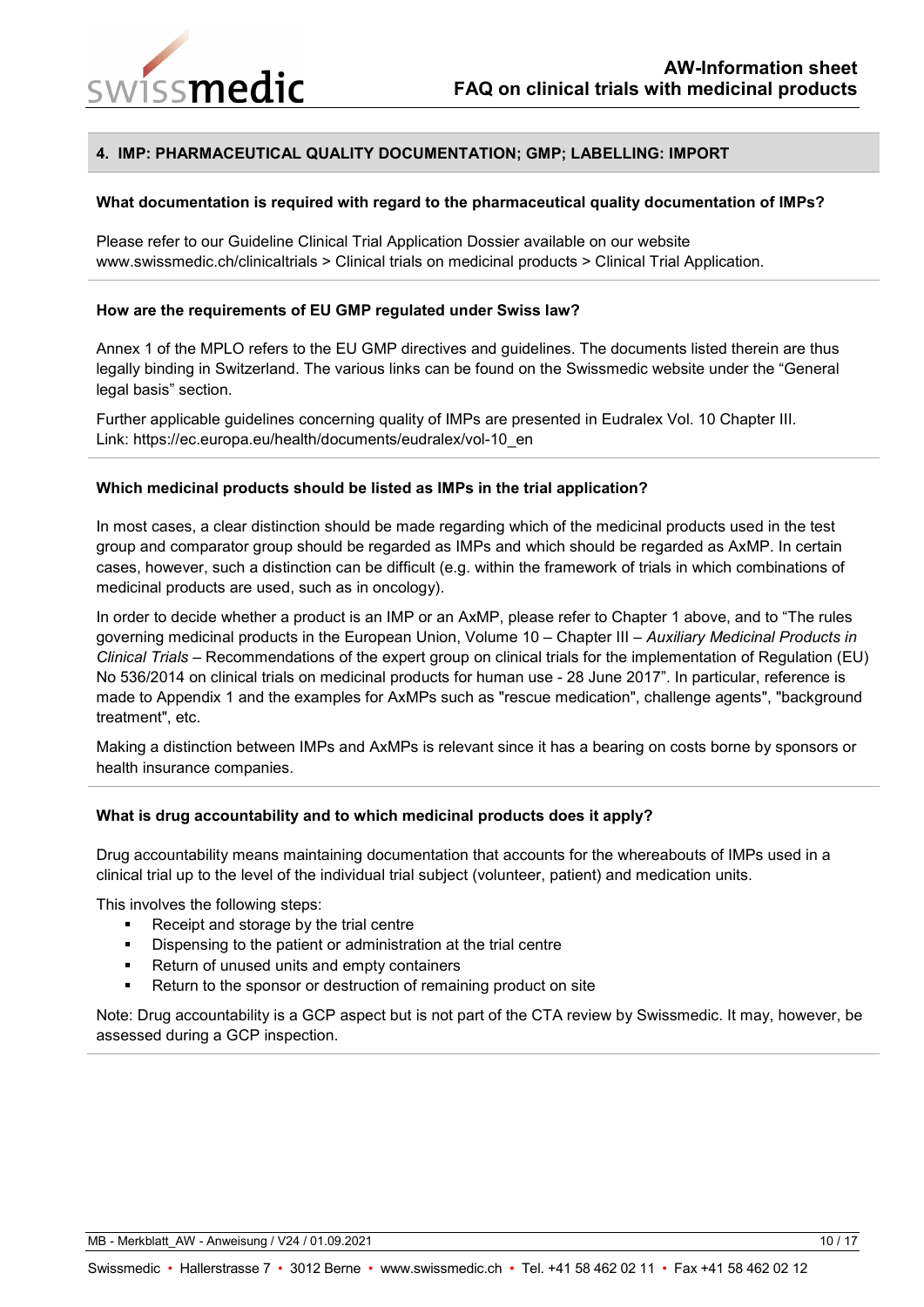

## <span id="page-10-0"></span>**What must be taken into consideration when importing IMPs from abroad? Is it necessary to obtain a special import licence?**

For direct deliveries of the IMP to trial centres from abroad, Swissmedic grants a trial-related import licence within the framework of the authorisation to perform the trial. This means that no further import licences need be applied for in case new centres are added to the authorised trial. This licence is restricted to the IMPs used in the clinical trial only, and its validity is restricted to the duration of the clinical trial.

It is the responsibility of the clinical investigator to ensure that the IMPs are only accessible on site to a person with the necessary knowledge (Chapter 4.6, ICH GCP).

If a third party is included in the distribution activities of the IMP (e.g. Swiss affiliate, distributor, local pharmacist or CRO), the concerned entity must possess the appropriate licence(s) provided by Swissmedic that includes the import and distribution of medicinal products.

For further information on import, please refer to our Guideline Clinical Trial Application Dossier available on our website www.swissmedic.ch/clinicaltrials > Clinical trials on medicinal products > Clinical Trial Application

#### <span id="page-10-1"></span>**Must labels be provided in several national languages?**

Depending on the Canton and the geographical location of the trial centre in Switzerland, the labels must be provided in one or several of the official national languages.

Exception: For clinical trials in which the IMP is exclusively administered directly at the clinic or hospital by the investigator, and is not dispensed to the trial subjects, Swissmedic also accepts texts on the labels in English.

#### <span id="page-10-2"></span>**What information must be provided on the label?**

In order to be used within the framework of a clinical trial, all IMPs must have a trial-specific label. Samples of the labels of all IMPs must be submitted as part of the application dossier.

The compulsory elements of the labels for IMPs are laid down in Annex 13, "Manufacturing of investigational medicinal products" to Volume IV of the EU guideline to Good Manufacturing Practice.

If a commercially available medicinal product is used as test product or comparator product, a considerable amount of information such as batch number, expiry date and storage conditions is already included on the normal commercial label.

In these cases, it is possible to use only an additional label with the following elements:

- Trial number or Trial ID;
- Trial subject number / Patient ID;
- Name of the sponsor, investigator or CRO, and contact details of the main contact for information. It is acceptable to indicate the global sponsor's name and phone number, as appropriate.

MB - Merkblatt\_AW - Anweisung / V24 / 01.09.2021 11 / 17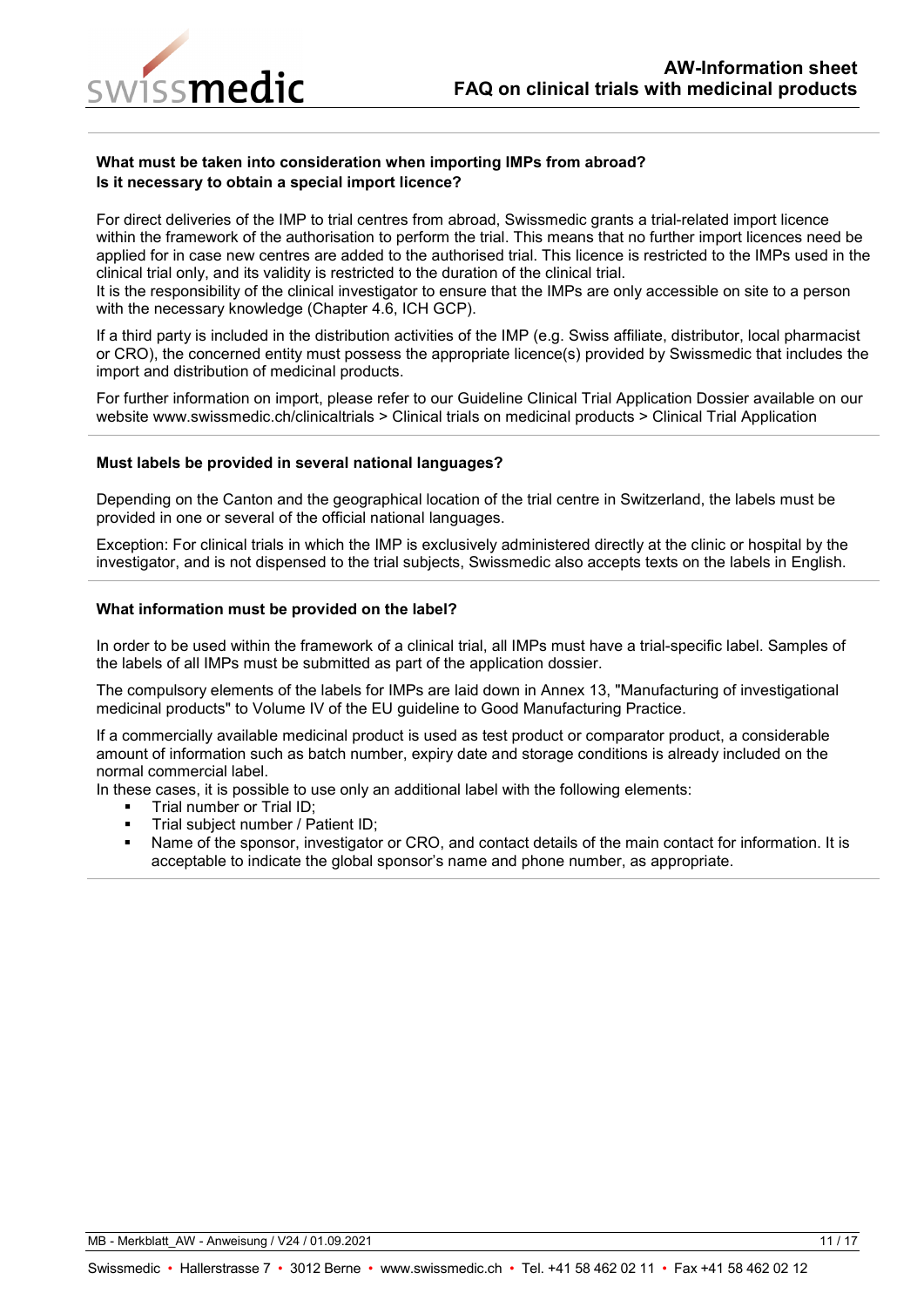

## <span id="page-11-0"></span>**5. LEGAL QUESTIONS**

#### <span id="page-11-1"></span>**Is it possible to send Swissmedic's approval for the trial or the amendment to the trial by e-mail or fax?**

No. Such official decisions are sent to the applicant by post only.

#### <span id="page-11-2"></span>**Does Swissmedic accept electronic signatures or scanned signatures in documents related to clinical trials?**

Swissmedic accepts electronic or scanned signatures on documents such as trial protocols, Investigator's Brochures, etc. only if the submission of such documents is accompanied by a letter (in case of a CTA), a CTA form, or a form for submission of changes or for reporting with the original ("wet-ink") signature of an authorised person.

The person signing the accompanying letter or the form thus takes the responsibility for the submitted documents.

#### <span id="page-11-3"></span>**What should be taken into account if the sponsor has registered offices abroad?**

According to Art. 2 ClinO, "sponsor" means a person or institution headquartered or represented in Switzerland. Therefore, a foreign sponsor must designate a representative in Switzerland.

The responsibility of Swiss representative can be assumed by any individual or a legal entity domiciled in Switzerland or with registered offices in Switzerland. It is not necessary for the person to be a Swiss citizen.

If the Clinical trial Application is sent from abroad (by the sponsor or by a CRO), further correspondence (incl. invoicing) will be held with the Swiss representative. The Swiss representative will also be the contact person for liability cases.

For further information regarding sponsor representation in Switzerland, please refer to the Interpretation Guide "Obligations of representatives of foreign sponsors", available on our website www.swissmedic.ch/clinical trials.

#### <span id="page-11-4"></span>**What is Swissmedic's position regarding the co-sponsorship of clinical trials?**

Swiss law does not foresee several sponsors for a given trial. Therefore, Swissmedic accepts only one sponsor for a clinical trial. This sponsor assumes the overall responsibility for the clinical trial in Switzerland.

## <span id="page-11-5"></span>**What happens if a new sponsor takes over a clinical trial that has been authorised for another sponsor or if the name or the address of the sponsor changes during the course of a clinical trial?**

Please refer to the "Guideline on amendments in clinical trials" available on our website www.swissmedic.ch/clinicaltrials > Clinical trials on medicinal products > Submission of changes.

## <span id="page-11-6"></span>**What happens in case of change of sponsor representative in Switzerland or if the name or address of the sponsor representative changes?**

Please refer to the "Guideline on amendments in clinical trials" available on our website www.swissmedic.ch/clinicaltrials > Clinical trials on medicinal products > Submission of changes.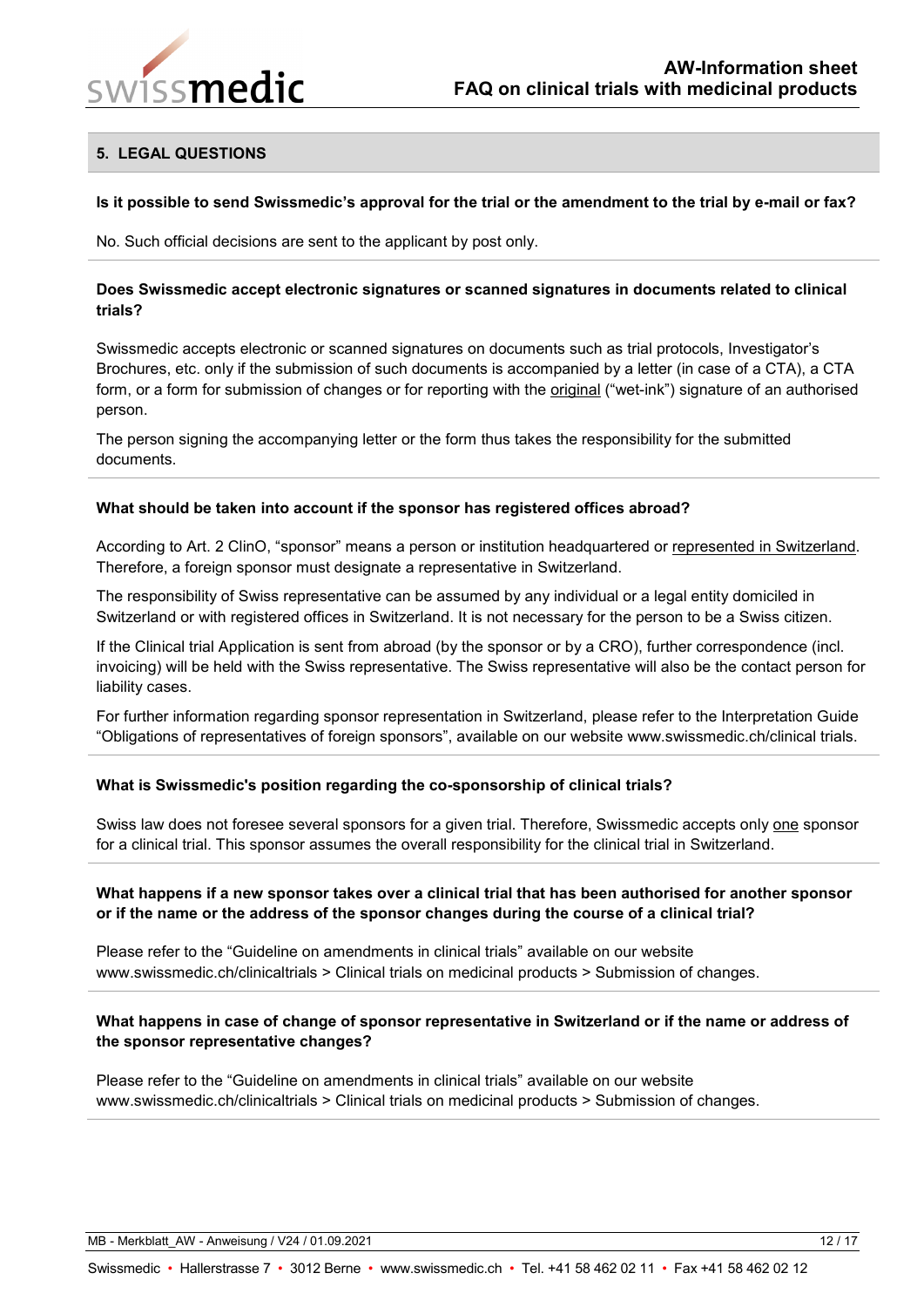

#### <span id="page-12-0"></span>**What are the requirements for sending data or biological samples abroad?**

When sending data or biological samples abroad, the sponsor must guarantee the same level of data protection as in Switzerland. They may only be sent abroad if the receiving country has an appropriate level of data protection legislation (corresponding to the standards of Switzerland or the EU), or if specific precautions (written information for the trial subjects and their consent, or contractual provisions) are taken [Art. 6 of the Data Protection Act, DPA].

#### <span id="page-12-1"></span>**How is the function of the qualified person reflected in Swiss law?**

The Swiss equivalent to a "Qualified Person" (QP) is the "Responsible Person" (RP).

The RP must be able to execute his/her responsibility, understand the Swiss GMP/GDP requirements and meet regulatory compliance.

RP Responsible Person:

German: "Fachtechnisch verantwortliche Person" French: "Responsable technique" Italian: "Responsabile tecnico"

The holder or applicant of an establishment license is responsible to have a suitable RP available. The responsibilities of a RP are described in art. 5, art. 10, art. 14 and art. 15 of the MPLO.

#### <span id="page-12-2"></span>**How are follow-up studies to be classified?**

Based on the definition of "clinical trial" given in the HRA article 3 letter l, all studies that do not involve the prospective assignment to a health-related intervention cannot be classified as clinical trials: "*Clinical trial means a research project in which persons are prospectively assigned to a health-related intervention in order to investigate its effects on health or on the structure and function of the human body*".

Most follow-up studies are safety or efficacy follow-up studies that do **not** involve the administration of medicinal products. Therefore, all these studies should be seen under the Human Research Ordinance (HRO) on "research other than clinical trials". The evaluation is therefore only done by the REC.

These studies do not require Swissmedic evaluation since patients are not at risk because of no administration of the medicinal product. There might be other risks associated with the procedures (biopsies, CT scans, blood extraction) in the study, which are not evaluated by Swissmedic but by the EC.

If the extended follow-up on long-term safety and efficacy of a medicinal product is an integrated part of the original clinical trial protocol or is submitted as an amendment to the clinical trial protocol, the follow-up will remain under the Clinical Trials Ordinance ClinO and be categorised as the original protocol.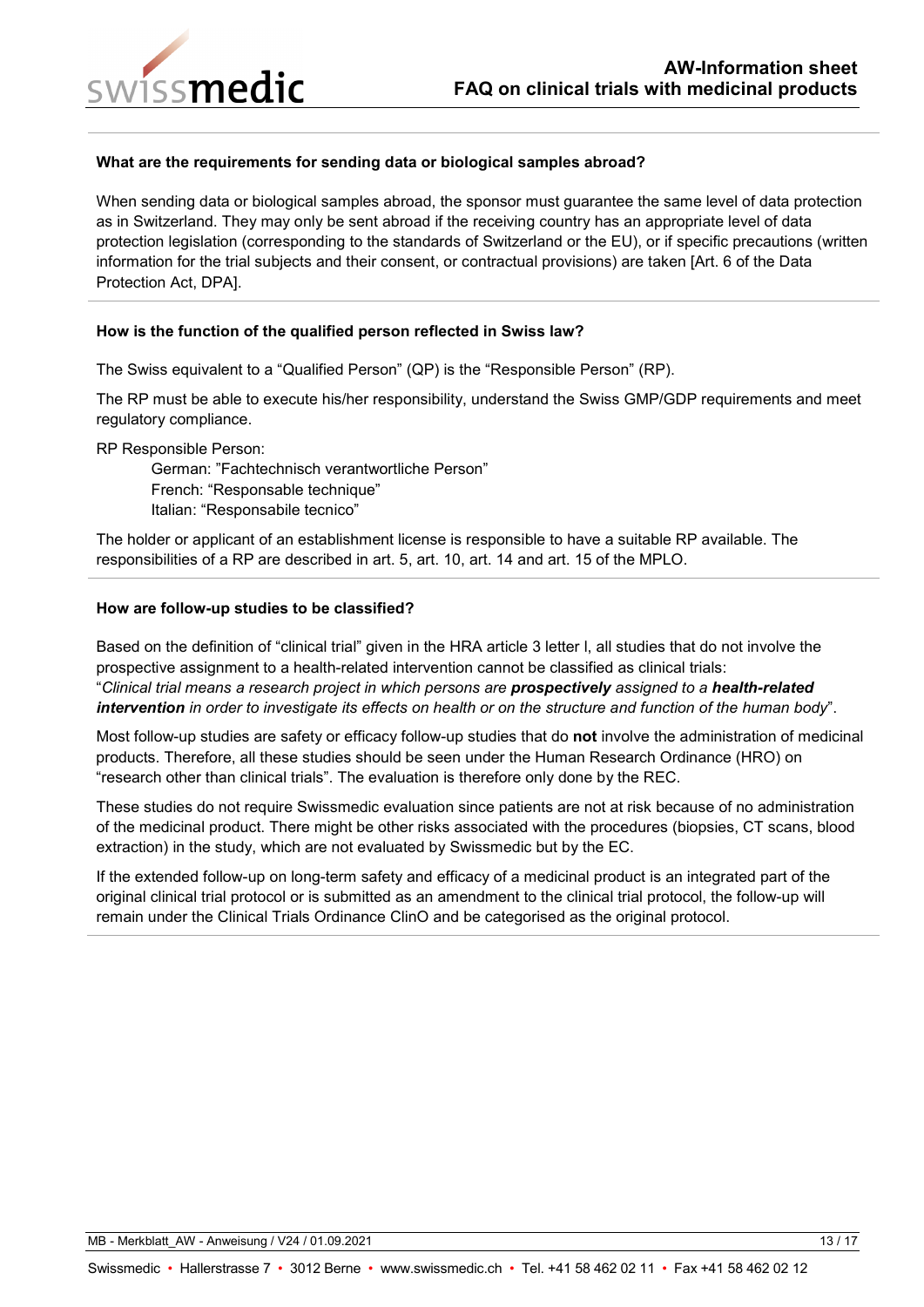

## <span id="page-13-0"></span>**6. MANDATORY INFORMATION AND REPORTS BY SPONSORS**

#### <span id="page-13-1"></span>**Must all adverse drug reactions be reported immediately to Swissmedic?**

No. Only SUSARs (suspected unexpected serious adverse reactions) in clinical trials of categories B and C must be immediately reported to Swissmedic, in line with Art. 41 ClinO.

SUSARs must fulfil all three of the three following criteria:

- serious (based on the usual definitions);
- suspected (a connection with the IMP cannot be excluded);
- unexpected (in terms of type of AE or degree of severity, the event has not been described previously for the IMP, e.g. in the Investigator's Brochure).

Only SUSARs observed at Swiss trial centres must be announced immediately to Swissmedic, also when it concerns international trials.

Other adverse drug reactions must be announced to Swissmedic in the Annual Safety Report (ASR).

Further information can be found on the Swissmedic website www.swissmedic.ch/clinicaltrials > Clinical trials on medicinal products > Safety measures in clinical trials.

#### <span id="page-13-2"></span>**When must SUSARs be reported, using which channels, and to whom?**

Detailed information can be found on the Swissmedic website www.swissmedic.ch/clinicaltrials> Clinical trials on medicinal products > Safety measures in clinical trials.

#### <span id="page-13-3"></span>**What formats does Swissmedic accept for the Annual Safety Report (ASR)?**

Detailed information can be found on the Swissmedic website www.swissmedic.ch/clinicaltrials> Clinical trials on medicinal products > Safety measures in clinical trials.

#### <span id="page-13-4"></span>**Is it necessary to announce the end of recruitment or end of treatment?**

The (scheduled) end of recruitment or treatment is usually not the same as the end of trial, and Swissmedic only has to be notified of end of trial.

In case of life-long follow-up, the sponsor can inform Swissmedic about the "last patient last treatment" date. This, however, does not discharge the sponsor of announcing the end of the trial.

The end of recruitment has to be announced to Swissmedic only if it is linked with immediate safety and protective measures (art. 37 ClinO).

## <span id="page-13-5"></span>**Must Swissmedic be informed if a trial site (i.e. in a multicentre trial) is closed prematurely in Switzerland?**

If a Swiss trial site taking part in a multicentre trial is closed prematurely, Swissmedic must be informed of the premature closure only if it is linked with immediate safety and protective measures (art. 37 ClinO).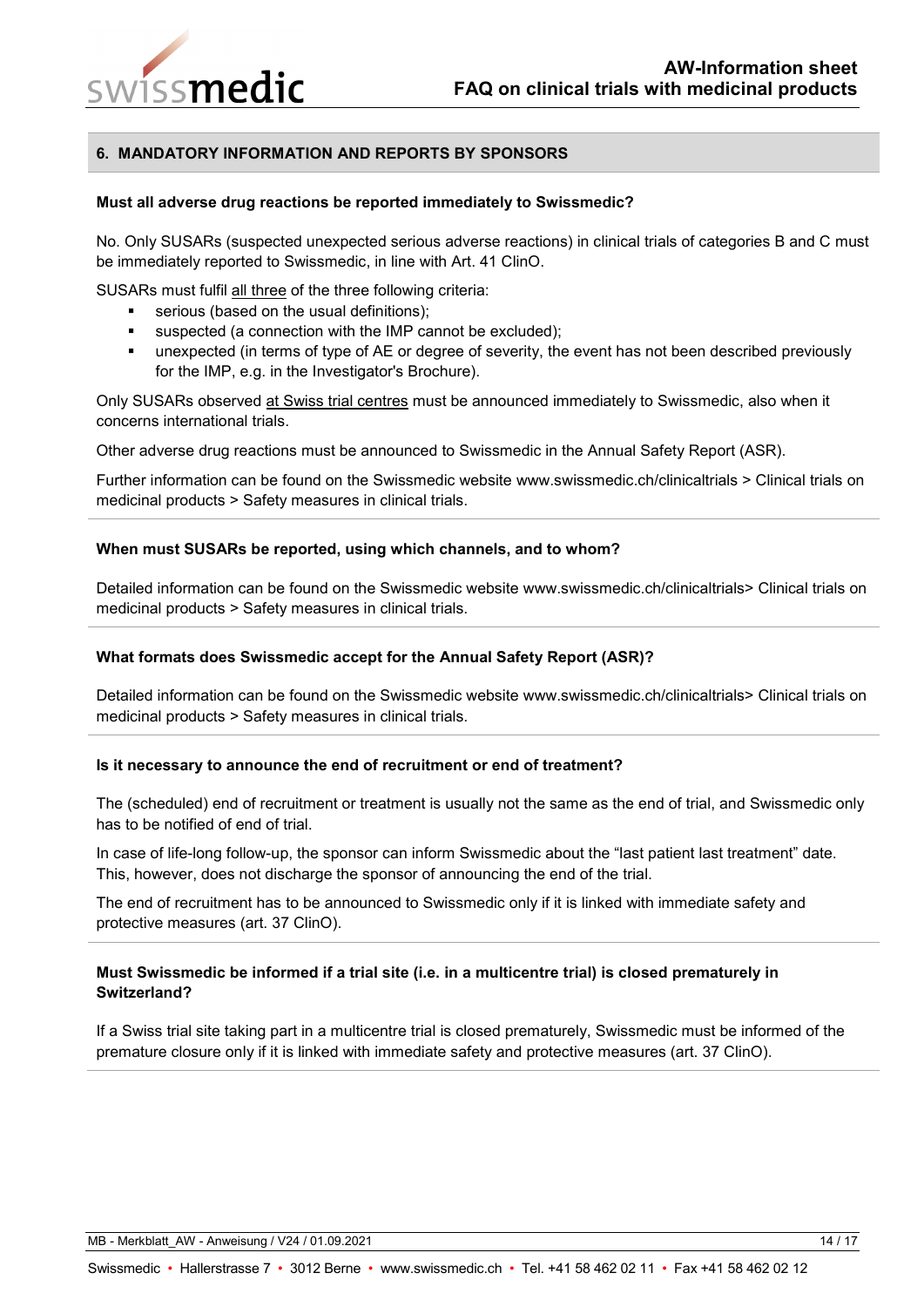

#### <span id="page-14-0"></span>**When is the clinical trial considered to be ended?**

In accordance with international standards, as well as Art. 38 ClinO, the trial is considered to have ended on the date of the final visit by the final trial subject ("last patient last visit", LPLV), or the last data point recorded for a patient in accordance with the trial protocol.

In order to avoid lack of clarity or misunderstandings, the definition for the end of the trial should be explicitly mentioned in the trial protocol for each clinical trial. Any change to the said definition must then be submitted to Swissmedic as a substantial amendment, together with justification.

#### <span id="page-14-1"></span>**When and within what time limits must the sponsor inform Swissmedic that the trial has ended?**

Swissmedic must be informed of the end of a trial in Switzerland within a time limit of **90 days** (i.e. LPLV at the last Swiss centre) (Art. 38, para. 1 ClinO).

If a trial is stopped prematurely for safety-relevant reasons globally or in Switzerland, Swissmedic (and the competent REC) must be informed within **7 days** of sponsor's decision (Art. 37 and 38 ClinO).

If the trial as a whole is stopped prematurely for other reasons (premature termination) or put on hold globally or in Switzerland, Swissmedic (and the competent REC) must be informed within **15 days** of sponsor's decision (Art. 38, para. 2 ClinO).

In addition, a written explanation for the premature end must be submitted.

#### <span id="page-14-2"></span>**For which trials and within which time limits must the sponsor submit a final report to Swissmedic?**

Independently of whether the trial is a commercial or non-commercial one, and whether it ends normally or is prematurely discontinued, a final report must **always** be submitted to Swissmedic. The time limit laid down in ClinO is **one year** after last patient last visit following the end of the trial (Art. 38, para. 3 and 5 ClinO).

Swissmedic does not, however, stipulate any binding format for the report. The final report should nevertheless be in line with ICH GCP requirements (although it is not mandatory for it to be in ICH E3 format) and in accordance with current medical and scientific standards.

## <span id="page-14-3"></span>**Must Serious Breaches be announced to Swissmedic?**

In Switzerland it is not required by law to notify serious breaches in clinical trials to the competent authority.

However, if the serious breach is systematic and it results in safety concerns for the subjects enrolled in the clinical trial, then the sponsor should implement Urgent Safety Measures to minimise this risk immediately. Urgent Safety Measures must be reported to Swissmedic according to article 47 ClinO.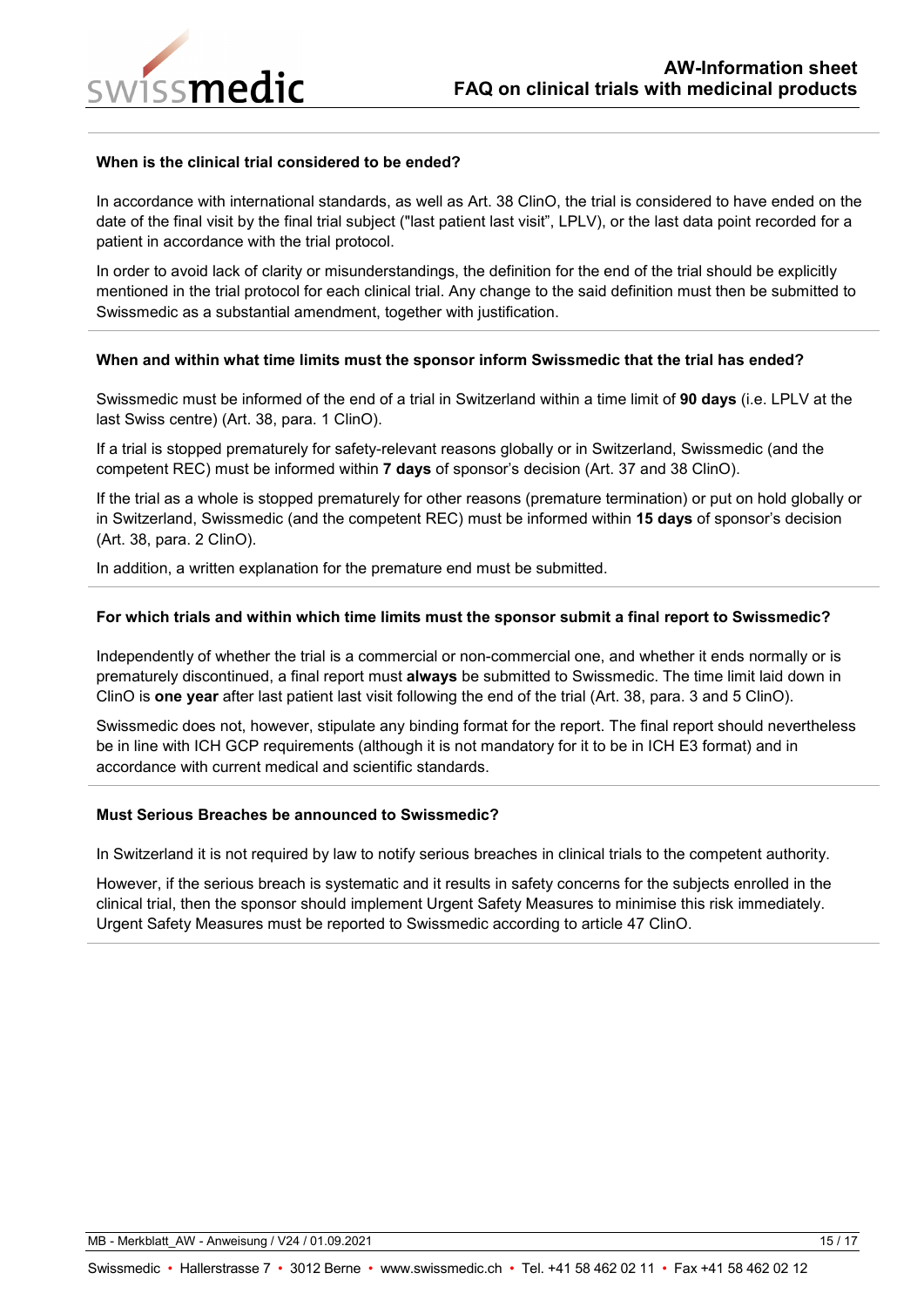

## <span id="page-15-0"></span>**7. CLINICAL AND NON-CLINICAL QUESTIONS**

#### <span id="page-15-1"></span>**What are the requirements for on-site reconstitution (Zubereitung) of cytostatic compounds?**

If the cytostatic compound is already on the market in Switzerland and if the reconstitution intended for openlabel or double-blind administration is done according to the professional information (PI), only the PI must be submitted with the CTA.

The personnel in charge of the reconstitution (e.g. pharmacist, nurses) must be properly trained for this task. It is the responsibility of the sponsor to ensure that the personnel is adequately trained. Swissmedic verify it during a GCP inspection.

It is the responsibility of the sponsor to ensure adequate and correct accountability of the therapeutic product, and correct labelling of the end container (usually infusion bag).

#### <span id="page-15-2"></span>**Must preclinical investigations on whose basis the safety of an IMP for use in humans is assessed be drawn up in accordance with GLP?**

Yes. Broadly speaking, Swissmedic expects that all preclinical investigations (*in vitro* and *in vivo*) regarding toxicology and safety pharmacology of a new medicinal product be carried out in accordance with international standards. Deviations from this rule must be subject to a well-founded justification.

The GLP provisions define a framework for planning, monitoring, documenting, reporting and archiving of such trials. Only the data collected in the framework of GLP-compliant trials provide authorities such as Swissmedic with sufficient guarantees that the data submitted is a true reflection of the results observed during the trial and can serve as the basis for the assessment of the risk-benefit ratio of the trial applied for.